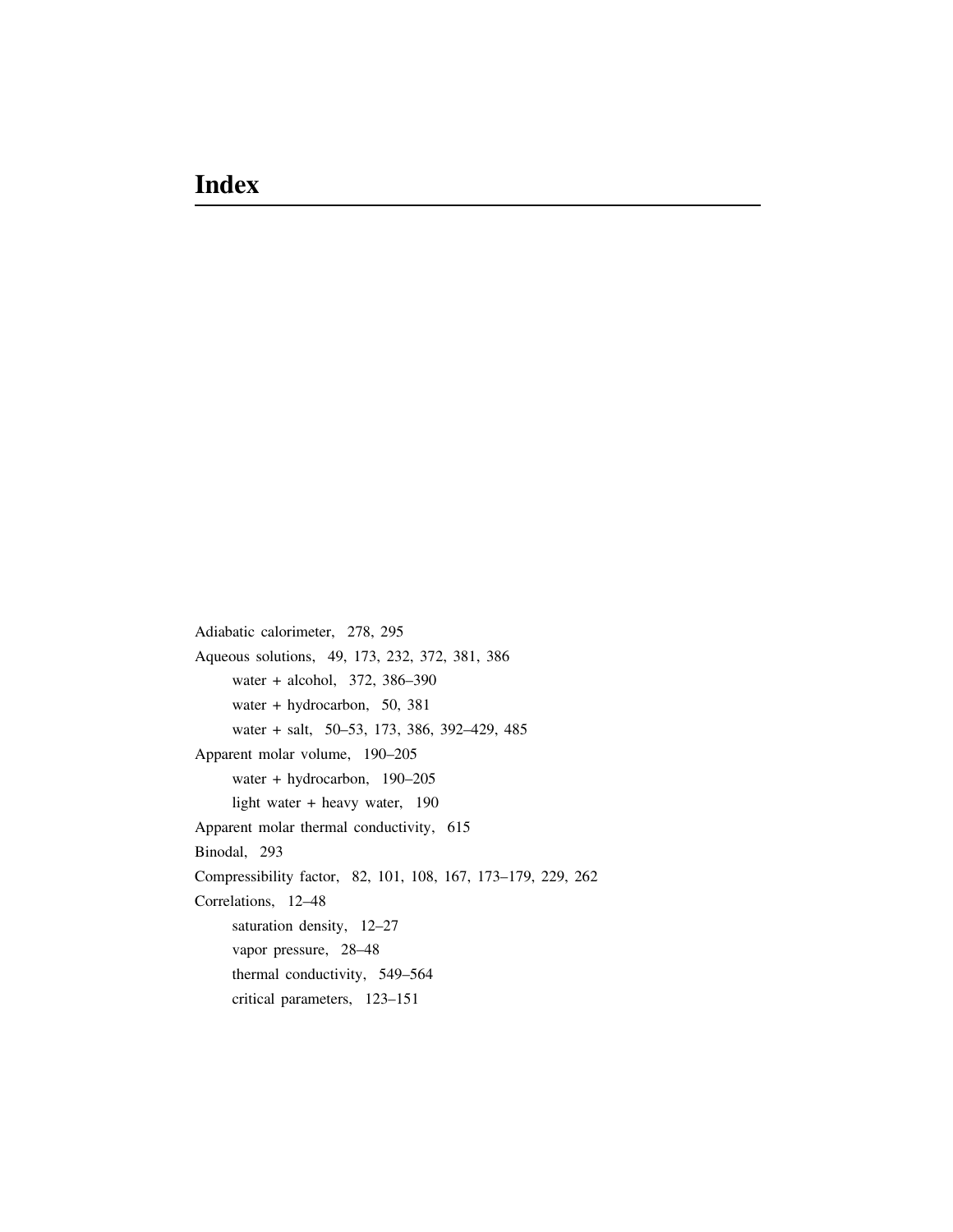Correlation function integrals, 218–231 direct correlation function integrals, 218, 219 total correlation function integrals, 218 correlation function, 218 Corresponding states (law) principle, 101, 109 Constant-volume piezometer, 151–153 Critical amplitudes, 249, 252–254, 370, 380 light water, 253, 254, 258 heavy water, 253–255 Critical exponents, 86, 87, 99, 249–255 pure fluids, 86, 249–251, 364 fluid mixtures, 103, 255, 380, 383, 385 effective critical exponents, 257, 258 classical exponents, 204 non-classical (scaling), 206 Critical lines, 109, 126, 1229 light water + heavy water, 126, 127, 1229 water + salt (NaCl, KCl, CaCl<sub>2</sub>, NaOH), 138, 1229 water + alcohol (methanol, ethanol), 136, 137, 1229 water + hydrocarbon (*n*-alkane, benzene, toluene), 128–138, 1229 Critical point, 109 pure fluids (light and heavy water, *n*-alkanes, toluene, alcohols), 110–125 mixtures (water + hydrocarbons, water + salt, water + alcohol), 109, 126, 130–137, 147–149 methods of measurements, 109, 110 Crossover equation of state, 84, 98 light water, 84, 87, 88 heavy water, 84, 87, 88 toluene, 87 light water+heavy water, 103, 484 water + *n*-hexane, 98 water + toluene, 98 water + NaCl, 98 six-term Landau expansion, 88, 102 Crossover function, 86, 89, 258 Density (*PVTx* relationship), 1, 49, 55, 621 light water, 1–4, 155–157, 631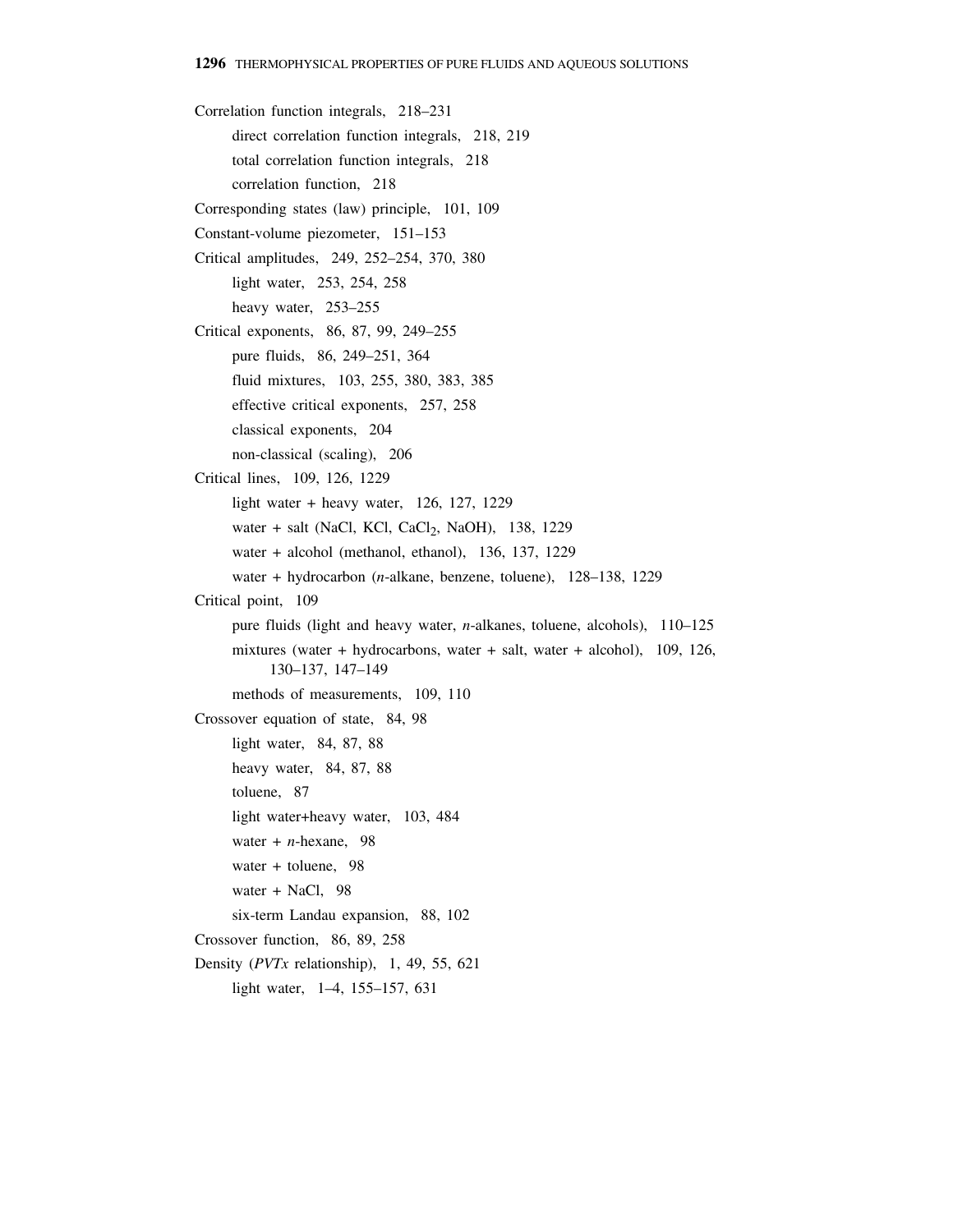```
heavy water, 1–4, 155–158
     light water + heavy water, 186–189, 631
     hydrocarbons (n-alkanes, benzene, toluene), 4–8, 155–167, 622–630
     alcohols (methanol), 2, 166, 167, 630, 631
     water + n-alkane (n-pentane, n-hexane, n-heptane, n-octane), 173, 174, 633–660
     water + benzene, 660–665
     water + salt, 50water + toluene, 179, 180–183, 665, 666
     water + methnol, 667–680
     methods of measurements, 151–155
Dilute mixtures, 209–217
     thermodynamic properties, 215, 217
     structural properties, 215, 229
Equation of state, 76
     Carnahan–Starling-type, 96
     classical Pitzer-type, 105, 484
     crossover-type, 84, 98, 101, 102, 431 
     pure fluids, 76
     fluids mixtures, 92
     quasi-chemical group-contribution hole model, 97
     perturbation type, 92
     modified Soave–Redlich–Kwong (MSRK), 95
     fundamental equation of state, 70, 76, 237, 431
     light water, 76
     heavy water, 76
     scaling-type, 83
     parametric crossover, 98, 104
Entropy, 248
Enthalpy, 247, 248
Excess molar volume, 50, 190–197
Excess enthalpy, 50
Gibbs function, 109
Ginzburg parameter, 86, 249, 257, 258
Fisher renormalization, 256–8, 380
Fundamental equation of state, 76, 441
     light water (IAPWS-95 Formulation), 90, 450
     heavy water (IAPWS-85 Formulation), 91, 450
```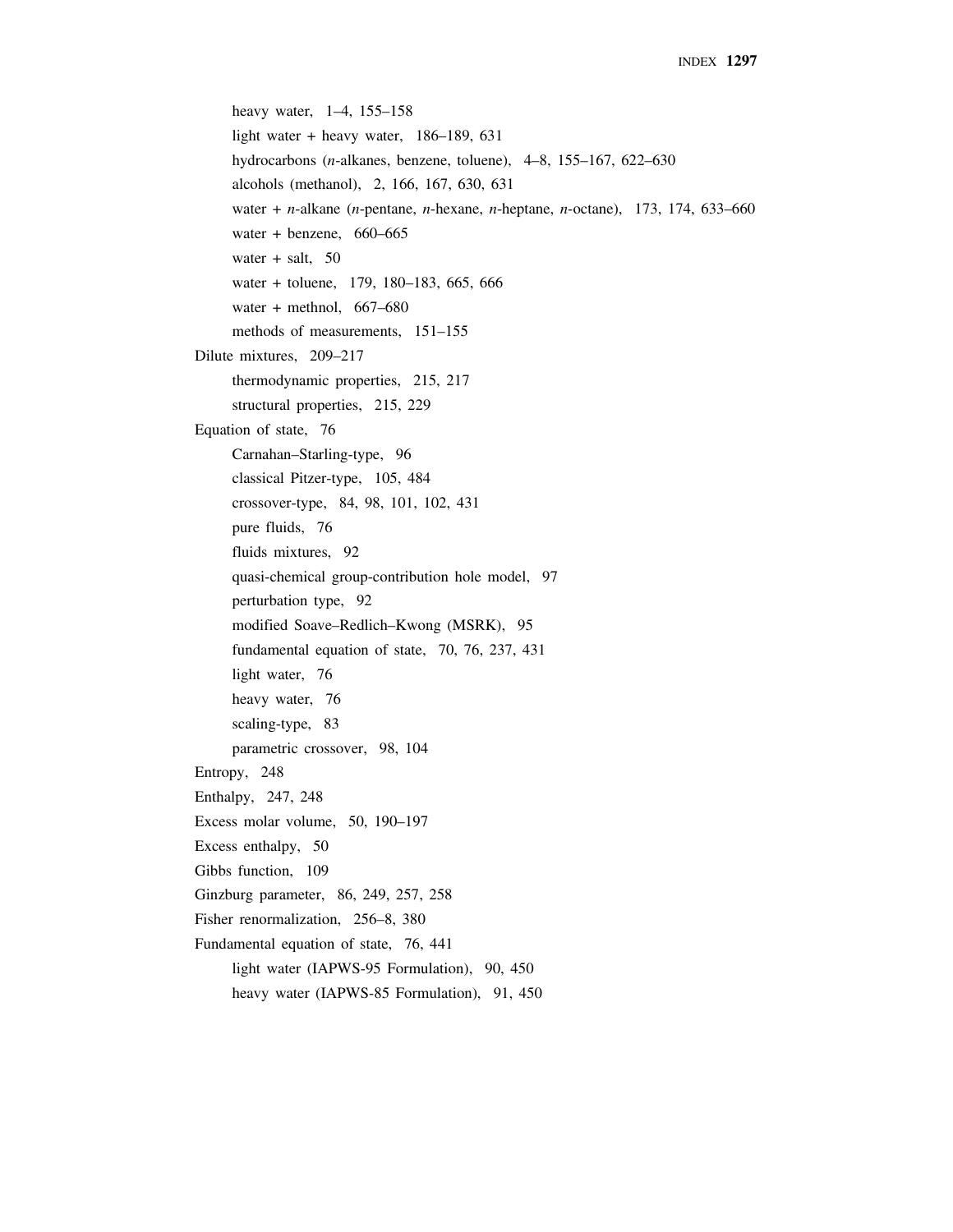hydrocarbons, 76 Helmholtz energy, 77, 81–88, 90–99, 107–110, 235, 432 high-temperature high-pressure adiabatic calorimeter, 278 isobaric heat capacity, 84, 100, 234, 237, 247 isochoric heat capacity, 84, 100, 232 aqueous solutions, 232, 371, 372, 381, 485 asymptotic and nonasymptotic scaling properties, 248, 249, 252 basic thermodynamic relations, 235–237, 247, 248 coexistence curve, 234, 307, 336, 350, 360, 363, 378, 482 extrema loci, 429, 432–439 jump, 236, 290, 309, 310, 338, 352, 427, 470 ideal gas, 262, 432–434 one-phase, 234, 242, 245, 308, 311, 323, 324 two-phase, 236, 242–246, 309, 324 light water, 249–352, 683–718 heavy water, 299–352, 718–748 hydrocarbons (*n*-alkanes, toluene), 342, 353, 356, 748–791 light water + heavy water, 342, 371–380, 807, 819–824 alcohols (methanol, ethanol, propanol, isopropanol, octanol, heptanol), 342, 353, 365–371 water + alcohol (methanol, ethanol, propanol) 353, 386–391, 813–815, 897–904 water + *n*-alkane (hexane, heptane), 381–383, 811, 890–897 water + salt (NaCl, KCl, NaOH, KOH, KNO<sub>3</sub>, Na<sub>2</sub>SO<sub>4</sub>, Na<sub>2</sub>CO<sub>3</sub>), 386, 392– 429, 807–811, 825–889 methods of measurements, 275 Isomorphism, 99, 103, 104, 255, 256 Isothermal compressibility, 218, 248 Joule–Thomson coefficient, 275 Krichevskii parameter, 215, 218, 220, 224, 256 light water + heavy water, 220 water + alcohol (methanol, ethanol), 220 water + toluene, 220 water + salt (NaCl, KCl, NaOH, KOH, KNO<sub>3</sub>, Na<sub>2</sub>SO<sub>4</sub>, Na<sub>2</sub>CO<sub>3</sub>), 220 Krichevskii function, 218 Metastable phase, 293 Molar volumes, 190, 206 Multiparametric equation of state, 81, 431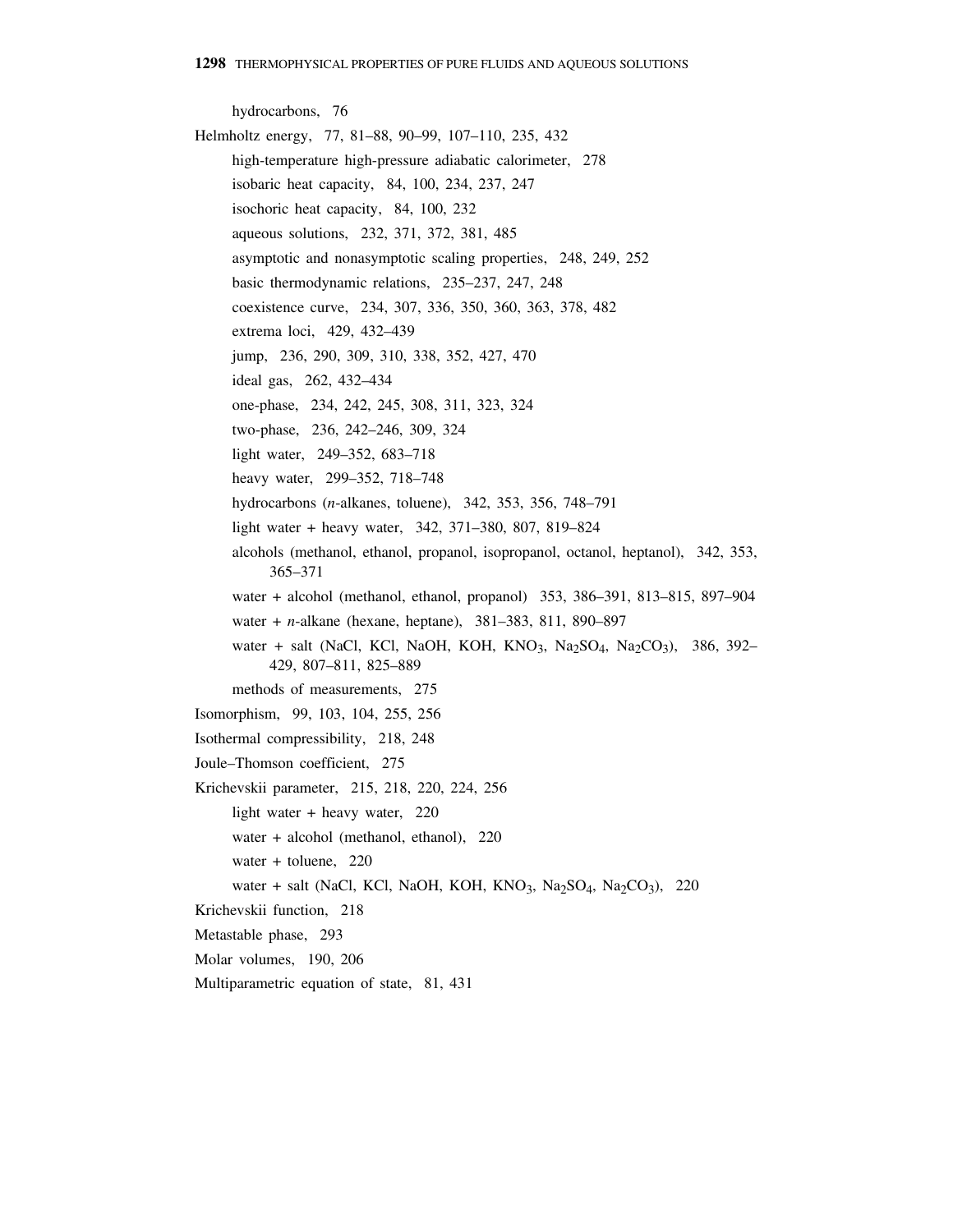Benedict–Webb–Rubin-type, 79 Beattie–Bridgeman-type, 83 Tait-type, 78 nonanalytic-type, 77 Bender-type, 80 virial-type, 82, 433 Parallel-plate method, 541, 544 Partial molar volumes, 190–212 infinite dilution, 209–215, 218 Piezometer, 152, 153 Phase diagrams, 49, 55–57, 69, 71, 381, 410 water + *n*-alkane (*n*-pentane, *n*-hexane, *n*-heptane), 55–57, 69–76 water + benzene, 70, 134 water + toluene, 134 water + salt, 410–412 Phase transition temperatures, 289, 381, 410–413 liquid–liquid, 55, 70, 135, 381 liquid–vapor, 70, 135, 381, 383 liquid–liquid–gas, 70, 381–383, 417 liquid–liquid–solid, 413, 417, 427 liquid–gas–solid, 381, 411–413, 417 Quasistatic-termograms technique, 110, 122, 289 Radiation heat transfer, 546 Rayleigh number, 546 Rectilinear diameter, 110 Renormalization, 103, 255, 380–385 Saturated liquid density, 9, 53–69 light water, 9–12, 342 heavy water, 9, 10, 342 hydrocarbons, 16, 17, 22, 342 methanol, 16, 342 light water + heavy water, 53, 54 water + hydrocarbon, 69 water + salt,  $59-69$ Saturated vapor density, 9, 59 correlations, 12–28 light water, 9, 10, 19, 1019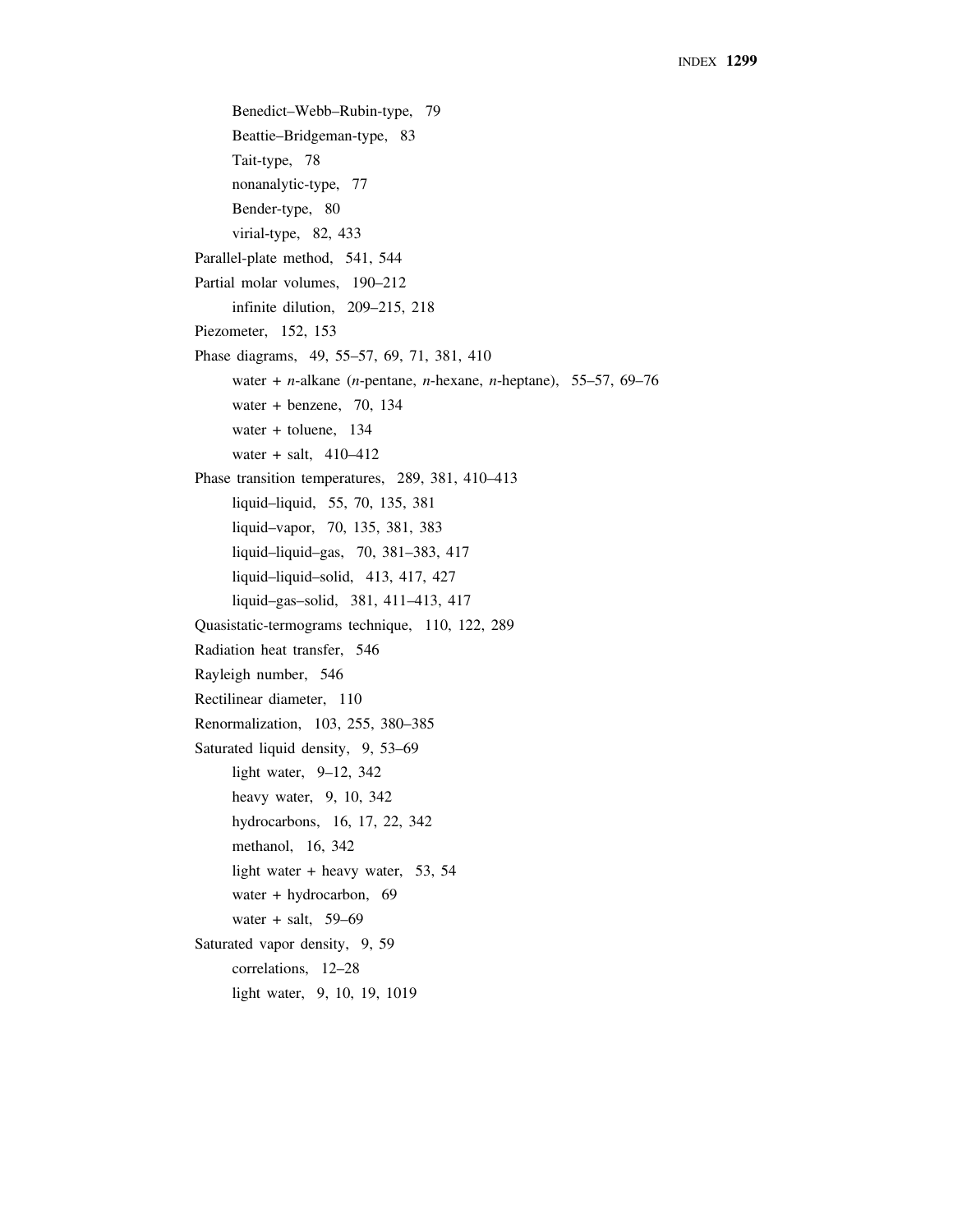heavy water, 9, 10, 1053 hydrocarbons, 16 methanol, 10, 22, 23 light water + heavy water, 53, 54 water+hydrocarbon, 53 water + salt (NaCl, KCl, NaOH, KNO3, Na2SO4, Na2CO3), 59-69 Second temperature derivatives, 236, 238, 815 Vapor-pressure curve, 236–244, 815 Chemical potential, 236, 244, 246 Singularity, 89 coexistence curve diameter, 110, 258–261 isochoric heat capacity, 91, 249, 257, 364, 430 isothermal compressibility, 202, 225 second temperature derivatives of vapor-pressure curve, 243, 244–246 second temperature derivatives of chemical potential, 243–246, 259 partial molar volume at infinite dilution, 202–215 Spinodal, 293 Speed of sound, 100, 234, 237, 248 Supercritical fluids, 2, 49, 92, 191, 232, 324, 328, 358, 438, 469, 481, 496, 621 aqueous solutions, 49, 92, 171, 191, 232 Supercritical water oxidation, 407 Thermodynamic properties, 247, 248 supercritical fluids, 1055, 1068, supercritical fluid mixtures, 49, 1097 saturated fluids, 247, 1019 saturated fluid mixtures, 1084, 1091 light water + heavy water, 102, 1084 Thermal conductivity, 490, 963 correlation and prediction, 549–587 IAPWS-83 formulation, 551 light water, 490–511, 963–966 methods of measurements, 541 heavy water, 490–511, 966–970 water + salt (NaCl, KCl, LiCl, MgCl<sub>2</sub>, CaCl<sub>2</sub>, CdCl<sub>2</sub>, CoCl<sub>2</sub>, SrCl<sub>2</sub>, ZnCl<sub>2</sub>, NaI, KI, CaI<sub>2</sub>, BaI<sub>2</sub>, ZnI<sub>2</sub>, KBr, LiBr, CdBr<sub>2</sub>, K<sub>2</sub>CO<sub>3</sub>, MgSO<sub>4</sub>, ZnSO<sub>4</sub>, Sr(NO3)2), 512, 970 pressure coefficient, 548, 564